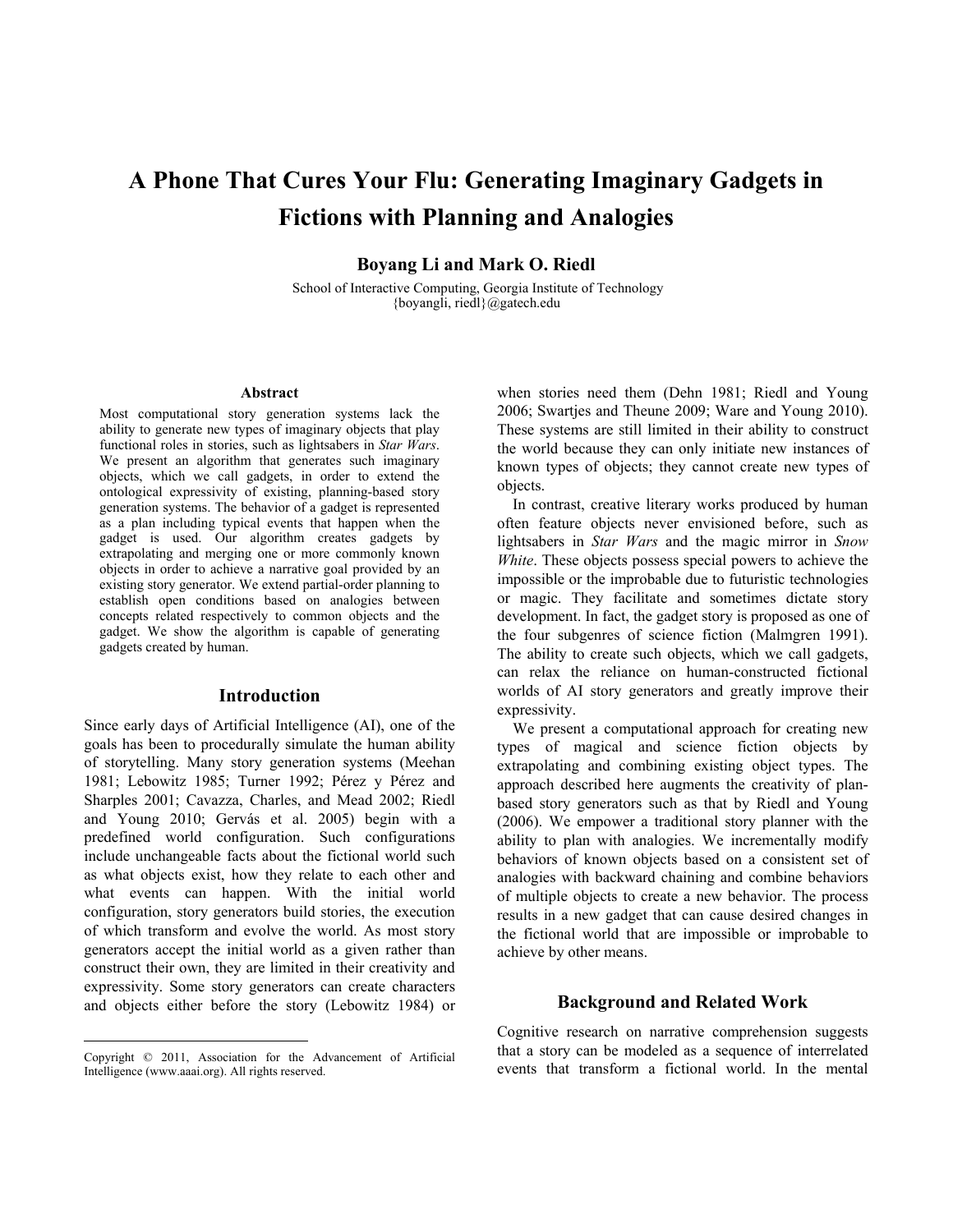models of readers, narratives are segmented into discrete event structures (Zacks, Speer, and Reynolds 2009). Furthermore, people can perceive events of different granularities organized in hierarchies where a large event can include several small events (Zacks and Tversky 2001). Causality and temporality between events are important constituents of mental models of narratives, directly affecting comprehension (cf. Zacks, Speer, and Reynolds 2009; Zwann, Magliano, and Graesser 1995). Causal relationships between events allow readers to make inference about narratives and missing causal links may hinder comprehension (Trabasso and van den Broek 1985).

 An AI formalism that corresponds to such a mental model and captures a sequence of events as well as temporal and causal relationships between them is a partial-order plan. In story generation, a plan may be used to imitate mental models of stories and make inferences about readers' perception of stories (Young 1999). This leads to the development of story planners (Lebowitz 1985; Riedl and Young 2010; Porteous and Cavazza 2009; Li and Riedl 2010). Story planners require both an initial state and the outcome to be completely specified before a story can be made. The initial state describes the world before the story happens, and the goal situation describes changes the story caused when it ends. The planning algorithm generates a plan as a feasible path linking the beginning and the end of the story. Traditional story planners, however, have limited expressivity because they have to accept both a given beginning and a given outcome.

AI storytellers by Dehn (1981), Lebowitz (1984) and Riedl & Young (2006) are capable of creating some aspects of their own fictional worlds. Dehn (1981) models a storyteller as an autonomous agent that deliberately places objects and characters in the fictional world to achieve author goals as the story develops. Lebowitz (1984) constructs the cast of characters for fictional world before story generation takes place. Riedl & Young (2006) extend story planning with the ability to accept or deny certain facts in the initial state, such as existence of an object (thus creating an object), an attribute of an existing object, or a relation between two existing objects. This approach is further elaborated upon by Swartjes and Theune (2009) and Ware and Young (2010). However, in these systems, types of objects and characters dynamically created must be known. These types specify object behaviors, so type information must be known in advance so that created objects and characters behave correctly.

In this paper, we empower story generators with the ability to create new types of objects previously unknown in service of a story being created by a story generator. Thus, our system is more creative than those systems reviewed above. Ryan (1991) proposes that readers reconstruct the fictional world while reading. Initially they assume unmentioned aspects of the fictional world as

minimally departing from reality. Learning about the fictional world bit by bit through the story can be thought of as a search for possible worlds the story could be set in. In this light, our procedure is tantamount to re-configuring the possible world of the story. We create gadgets as minimal departures of common objects so that readers' knowledge of common objects can help them understand the gadget and accept it easily.

## **Partial-Order Story Planning**

Following plan-based story generators, we model a story as a *partial-order plan*. A partial-order plan consists of actions as well as temporal and causal links between actions. Actions encode preconditions, which must be true for the event to occur, and effects, which become true once the event completes. Preconditions and effects are firstorder logic predicates stating facts, such as contain(box, candy). The type of the predicate is contain, and box and candy are objects it takes as arguments. A *causal link*, denoted as  $a_1 \rightarrow c^2 a_2$ , indicate that an effect of event  $a_1$ establish a precondition  $c$  necessary for event  $a_2$ . Causal links act as protected intervals during which the truth of predicate *c* in the world must be maintained. *Temporal links* indicate ordering constraints between events. Both events and predicates can be parameterized with symbolic references to objects of known types. For example, an Move(?o, ?l1, ?l2) event, taking one object ?o and two locations ?l1, ?l2 as arguments, has the effect that the object is moved from one location to another.

 Before planning, an initial world state and a desired goal situation are specified as two sets of predicates. All predicates in the goal situation and all preconditions of events in the plan must be established. Otherwise, they are called open conditions. An action library contains all unparameterized action templates. During story planning, actions are drawn from the library, given appropriate arguments, and inserted into the plan. A causal link can extend from the initial state or from an effect of an action to establish an open condition. A planning algorithm is a refinement search that gradually adds events, causal links and temporal links to produce a sound plan – one that does not contain open conditions and guarantees to reach the goal situation from the initial state. See Weld (1994) for more details on partial-order planning.

## **Gadget Generation**

We formulate the gadget generation problem as follows: find a new type of object which, when used by a character in the story, causes the desired change in world state. We should be able to describe the object, or gadget, in sufficient details that it can be accepted and believed by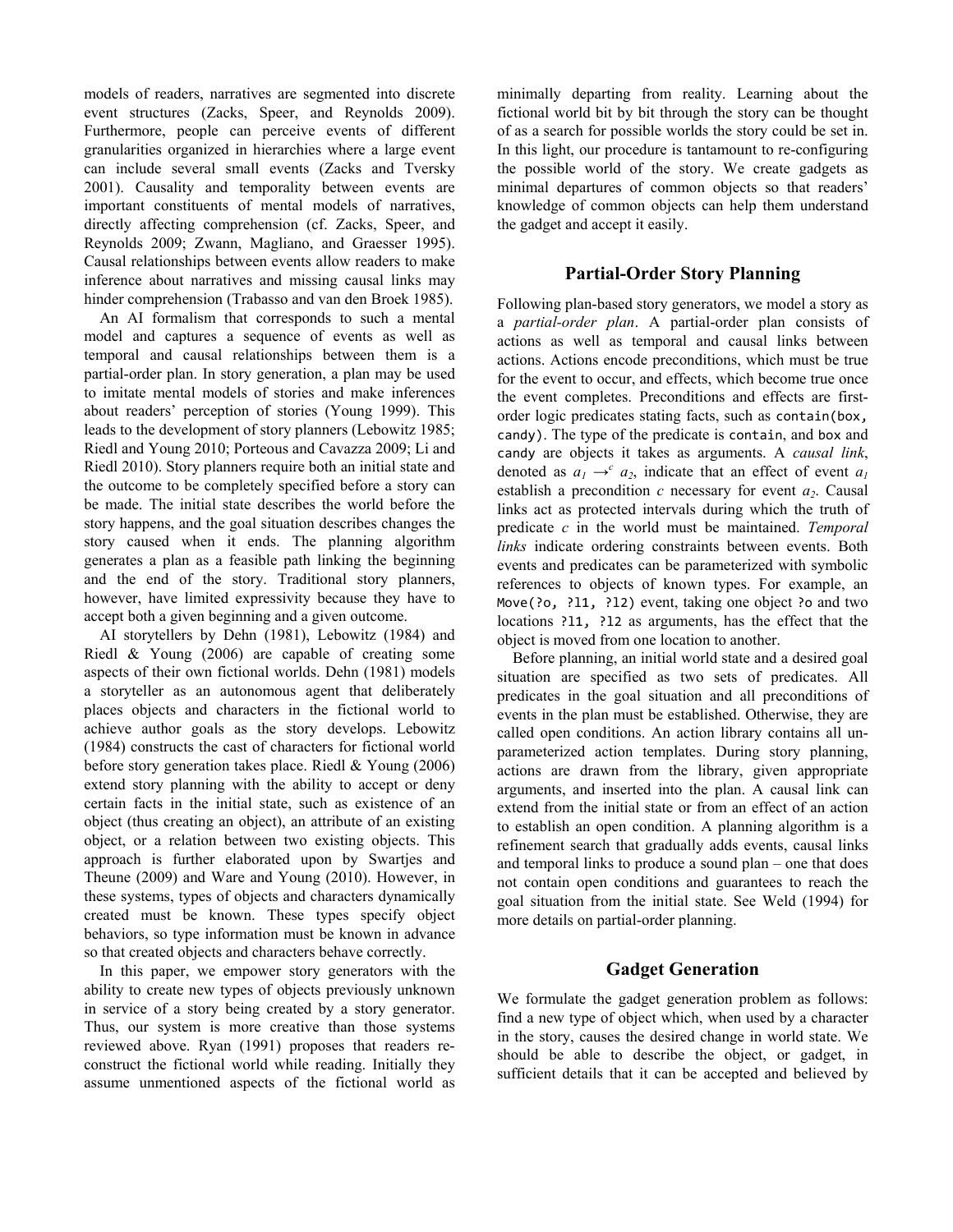readers. Many gadgets in fictions are imaginary, but readers usually understand and accept them easily. To promote readers' suspension of disbelief, we adhere to two principles. First, the gadget's behavior is similar to objects readers already understand, so knowledge about the old can be brought to understand the new, as suggested by the minimal departure principle (Ryan 1991). A lightsaber, for example, is similar to a sword, so readers understand it is used to slash, pierce or perform other functions of a sword. Second, the gadget caters to biological traits and limits of humans. For example, a person should not have to walk on water in order to use a gadget unless she or he already possesses that ability; although humans in the fictional world may possess special abilities, modifying human behaviors to suit a particular gadget is outside the scope of gadget generation. Thus, in order to keep the believability of gadgets, our system use common objects as prototypes for gadgets and prefers to minimize modifications to prototypes. Our algorithm creates a new object type through a combination of analogical mapping of elements from the prototype to the gadget and planning to fill in additional details. During the modification, we prevent gadgets from requiring unnatural human behaviors.

 This paper focuses on generating step-by-step behaviors for gadgets. We represent the behavior of an object as a partial-order plan called a *usage frame*. A usage frame describes the sequence of events expected to happen during a typical use of the object, including how people operate it and how it affects the world. A usage frame can take different arguments, as an object can be used by different people in different occasions. A usage frame is summarized into a single event of the object being used inside the story plan, forming an event hierarchy. Such a hierarchy supports flexible description of gadgets in different media. That is, a narrative text may simply mention the gadget is used, but a movie or comic may show each step of its usage.

 An example usage frame of a toy phone, made of two cups attached by a string, is shown in Figure 1. The goal state of the frame and some causal links are omitted for clarity. Boxes denote events in the frame. To differentiate from events in the story plan, we refer to events in usage frames as *actions*. Thick arrows denote causal links, and dashed arrows denote temporal links. In other words, the frame describes the situation when two people each pick up one cup of the toy phone and one speaks into a cup. The phone transmits the voice so it is heard at the other end. Dotted arrows in the frame denote *closure events*. Closure events restore the world to a normal or routine state after other events change it. They are not necessary for a gadget's intended purpose, but they complete the frame and may improve coherence of the story. Here, the events where people release the two cups of the toy phone are closure events, which "close" the events where the cups are



Figure 1. The usage frame of a normal toy phone.

picked up. Those two events prevent people from holding on to the phone after using it.

The narrative generation process is initiated by a partialorder story generator, which supplies narrative goals that the gadget should accomplish. After that, a common object is identified as a prototype. The usage frame of the prototype is modified incrementally based on necessary analogies to become the usage frame of the gadget. The algorithm attempts to preserve the structure of the prototype while ensuring the presence of causally necessary actions. As part of an iterative process, the system may determine if usage frames of more than one common object should be combined. For example, if an open condition requires the gadget to fly, the algorithm can retrieve an airplane as a second prototype and transplant its flying operation onto the gadget.

We should note that both the appearance and the behavior are necessary to describe a gadget; the more detailed its description, the more vivid and believable the gadget becomes. Further, when presentational aspects of storytelling come into play, one needs to be able to describe or show how the gadget is used in a way that is suitable for the media used (text, computer games, comics, cinematography, etc.). However, presentation of the gadget appearance in the story is beyond the scope of the paper.

#### **Narrative Goals of Gadgets**

As a partial-order planning story generator iteratively establishes open conditions, it may invoke gadget generation when a gadget is deemed the best option to achieve an open condition  $p$  in the story, which becomes the narrative goal of the gadget. There are three reasons to generate a gadget to achieve a goal. First, the goal may be impossible or too difficult to achieve without assistance of a gadget (e.g. stopping the rain). Second, the goal may require unpleasant actions or significant time commitments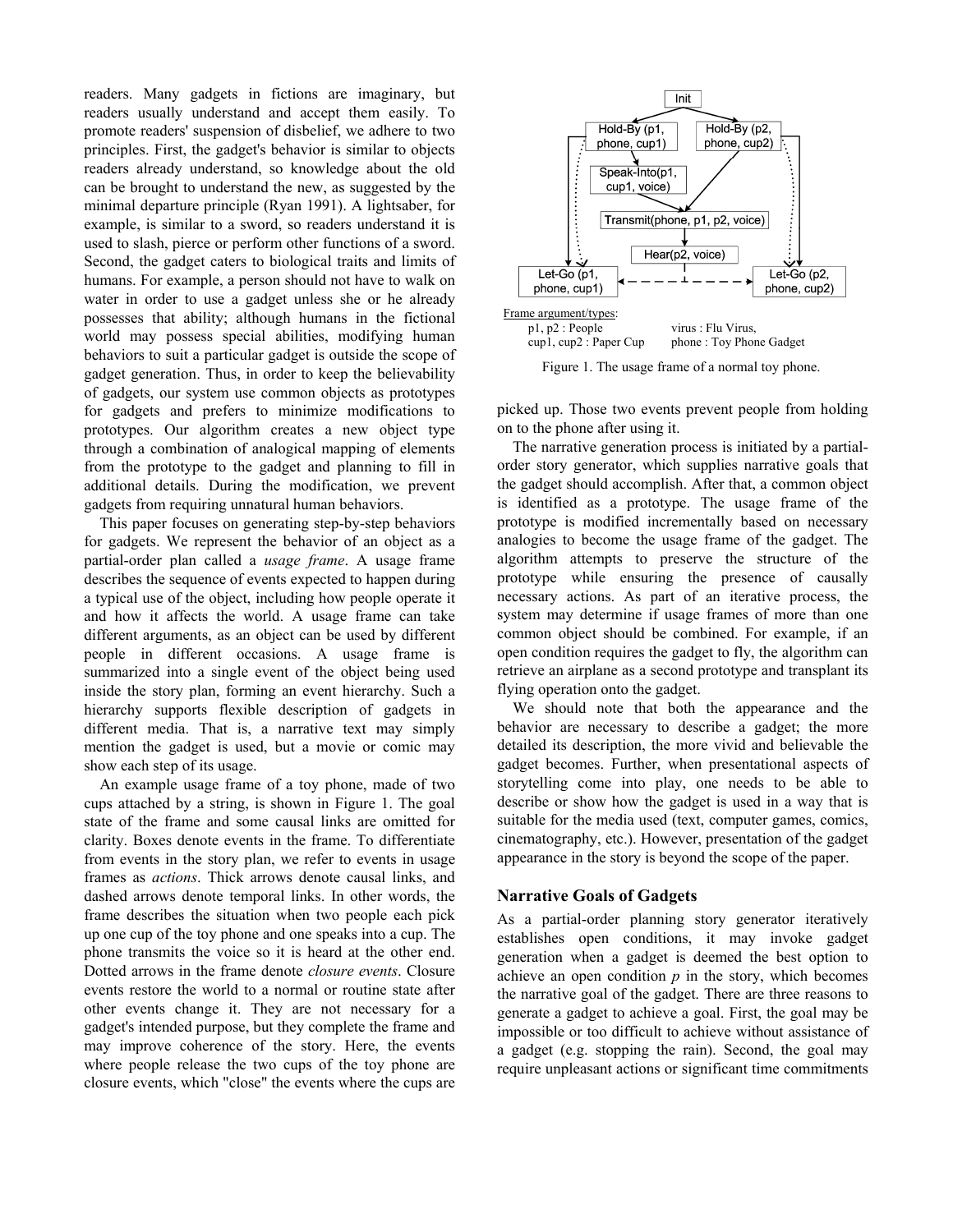from the protagonist, such as housework, that the character in question generally wants to avoid. The third reason is the lack of reliable means to achieve the goal, such as winning a lottery. Admittedly, a story planner can make any events happen no matter how unlikely. However, a story character in constant pursuit of unlikely events appears irrational. The believability of the story is further damaged if such a character always appears successful. Here, a gadget which makes the improbable happen can believably justify this outcome and rescue the story.

 In this paper, we assume one or more narrative goals are given by a story generation system and focus on subsequent gadget generation. Once the gadget usage frame is complete, we summarize it to form a single "usegadget" event and insert the event into the story in order to establish the narrative goal.

#### **Retrieving a Prototype Object**

We use a knowledge base of existing objects that are known a priori. Usage frames of these objects are manually authored, stored and indexed by predicates they are typically employed to achieve. When gadget generation is initiated to achieve a narrative goal  $p$ , the system searches for tools that achieve a predicate analogous to *p*. Saunders and Gero (2004) propose that an artifact is usually considered the most creative when it is neither too similar nor too dissimilar to what we already know. Following that, an object with optimally moderate similarity is attempted first, and becomes the prototype of the new gadget. The algorithm may backtrack and try a different tool if the first trial fails.

#### **Computing Analogies**

Analogy is critical in retrieval of the prototype object and subsequent transformation. We employ Sapper (Veale and Keane 1994) as the analogy-making engine. All known object types, predicates, and actions are stored in a preauthored semantic network that contains attributes of and relations between objects. Objects types are considered analogous if they share attributes or are involved in the same relations. Analogies between predicates and actions are recursively supported by analogies or literal matches between their corresponding arguments. In addition, semantic roles, such as subject, object, etc., of arguments in predicates and events are annotated to facilitate mapping. Furthermore, we utilize the notion of spatial signatures (Veale and Keane 1992) to capture similarities between predicates and actions. For instance, climbing a staircase and advances of career both implies upward movements, so a metaphor can be created between them. Figure 2 shows some examples of spatial signatures, which help to establish analogies between two predicates heard and infected‐by, and two actions Speak‐Into and



Figure 2. Spatial signatures of some predicates (left) and actions (right)

Cough‐Into. The basic idea in transformation is that if two object types, predicates, or actions are analogous enough they can stand in place for each other in a creative domain.

## **Constructing the Usage Frame**

The primary function of gadget generation is to construct a usage frame for an unknown gadget. Extending the partialorder planning (POP) algorithm (Weld 1994), we propose new analogy-based methods to establish open conditions in the gadget usage frame.

 The gadget usage frame starts as an empty plan with an empty initial state and the narrative goal *p* being the only open condition. During planning, an action may be added to the gadget frame to establish an open condition, and preconditions of the new action will become new open conditions. The algorithm continues to add actions and predicates to the gadget frame in a back-chaining manner until all open conditions are satisfied. Given an open condition  $c_g$  in the gadget frame, there are four methods to establish it, as shown in Figure 3:

- Insert an action with an effect equal to  $c_g$
- Modify the initial state of the usage frame by inserting  $c_g$  into the frame's initial state
- Reuse existing predicates from the initial state or effects of existing actions
- Assume it is achieved by special "gadget powers"

During each iteration of the search, each of the four methods is attempted, which may generate one or more frames in which  $c_g$  is satisfied. These frames become part of the search frontier. At each iteration of the algorithm, the best frame is chosen from the search frontier based on heuristic values. We backtrack to alternative frames when we cannot satisfy an open condition using any of these methods. We next describe how analogical reasoning is incorporated into planning and each of the four methods.

As with traditional story planners, the main purpose of the algorithm is to construct a gadget's usage frame by incorporating new content into the frame. A traditional POP planner inserts actions (see Weld 1994), and the planner by Riedl and Young (2006) additionally inserts predicates into the initial state of the plan. Here, we introduce *projection* as a new method of inserting content into a plan to establish open conditions. A projection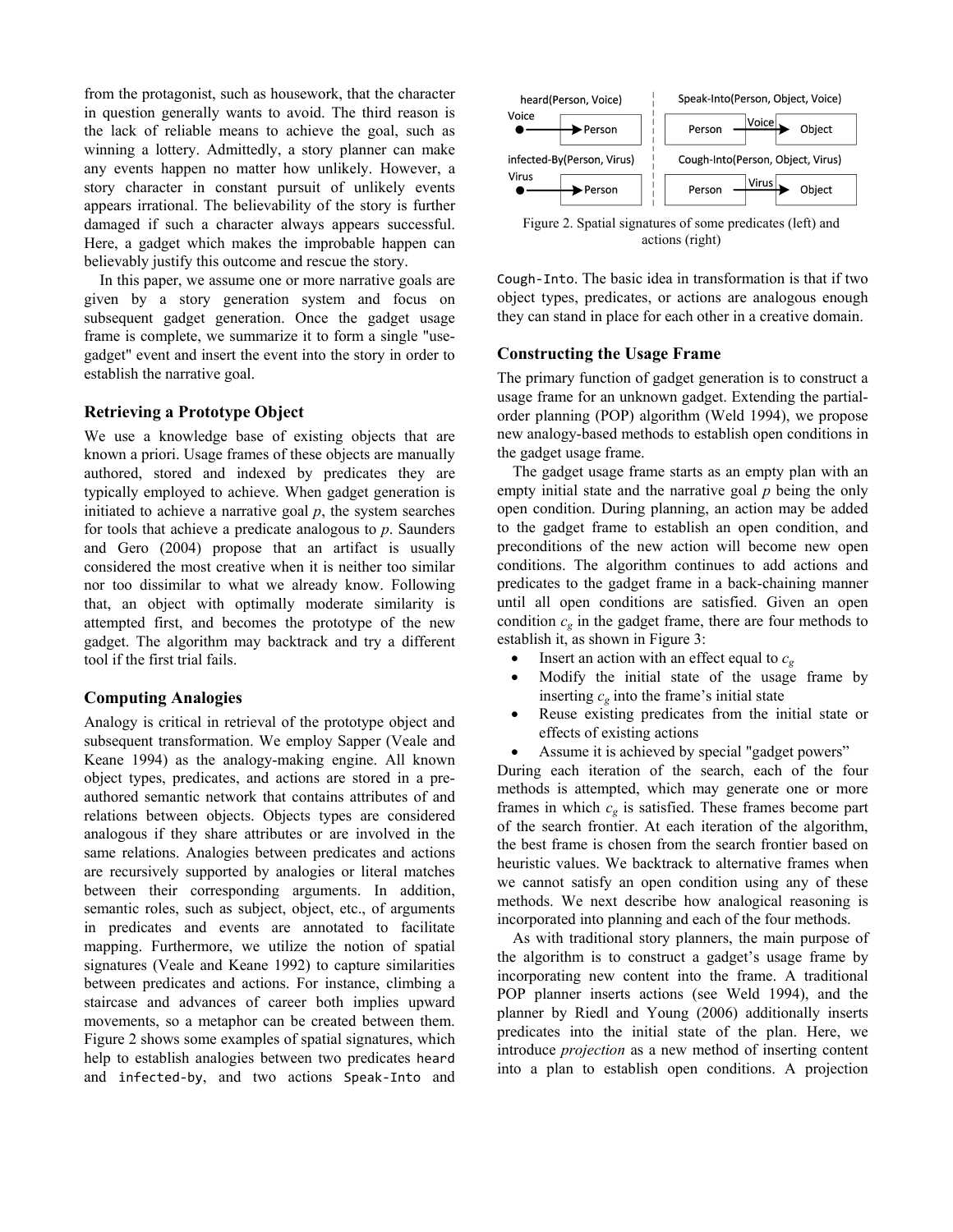copies an element from the prototype usage frame – either an action or a predicate in the initial state – and inserts it into the new gadget usage frame either literally or through an analogical transformation. A literal projection simply copies an element over. An analogous projection transforms the element projected based on analogies between the two frames. In order to keep the resemblance between the gadget and the prototype, we prefer literal projections to analogous projections. When an action or a predicate is projected, all referenced frame arguments are also copied over into the gadget frame. Each element can only be projected once. Following the flow of the algorithm in Figure 3, we discuss projection of actions, projection of predicates into the usage frame initial state, then reuse of elements, and finally special rules.

#### **Projecting and Inserting Actions**

Before projecting any actions from the prototype frame to the gadget frame, we first find correspondence of conditions between the two frames. We look for a predicate in the prototype frame that corresponds to the open condition *cg*. To do so, we first find within the gadget frame the action which  $c_g$  is a precondition of. We call this action  $B_g$ . If an earlier projection has projected an action  $B_p$ in the prototype frame to become action  $B_g$  in the gadget frame, one precondition  $c_p$  of  $B_p$  must have become  $c_g$ . This precondition  $c_p$  of the projected action  $B_p$  is the predicate we look for. If no such projection happened, we look for a precondition  $c_p$  of any action in the prototype frame that is most analogous to  $c_g$ . If  $c_g$  is a predicate in the goal situation, we find the predicate in the prototype goal situation that is the most analogous to *cg*.

Once  $c_p$  is identified, we look at how it is satisfied in the prototype frame. If  $c_p$  is satisfied by an effect of action  $A_p$ in the prototype frame, we then project  $A_p$  to the gadget frame to satisfy  $c_g$ . However, how exactly  $A_p$  is projected is determined by the relationship between  $c_p$  and  $c_g$ . If  $c_p$  is identical to  $c_g$ , we can directly copy  $A_p$  into the gadget frame (shown as A1 in Figure 3). We refer to this as a literal projection. If  $c_p$  is not identical but analogous to  $c_g$ , there are two possible analogous projections. The first is to transform  $A_p$  by directly changing its constraints and effects, so that its effect  $c_p$  will match  $c_g$  (shown as A2). We call this operation an analogical transformation, and will explain the details later. If this fails or is not applicable, we look in the action library for an action *Ag* such that (1) the action  $A_g$  is analogous to the action  $A_p$ , and (2)  $A_g$  establishes precondition  $c_g$  (shown as A3). Note here the analogy is made between two actions. To compare A2 and A3, method A3 draws an unmodified action from the event library, whereas A2 modifies a known action to create a new action depending on the analogy between  $c_p$ and  $c_g$ . Finally, if none of A1, A2 or A3 works, we simply insert an action satisfying  $c_g$  from the library (A4). Note

*The CONSTRUCT-GADGET algorithm takes the prototype frame*   $F_p$ , the gadget frame  $F_g$ , an action template library, and a *narrative goal p.* 

**1.** Add  $p$  to the open condition list of the gadget frame  $F_q$ .

- **2.** Choose an open condition  $c_g$  in  $F_g$ . Find in  $F_p$  the corresponding predicate  $c_p$  and the initial state or action *ap* **that establishes it. Non-deterministically do one of the following:**
	- Insert An Action: If  $a_p$  is an action then insert a new action  $a_g$  created by one of the following methods (try from top to bottom until one succeeds):
		- A1. If  $c_g = c_p$  then  $a_g = a_p$ .
		- A2. Analogically transform *ap* to create a new action *ag* with the same type which achieves *p*.
		- A3. Find an action  $a_p$  from the library with a different type such that  $a_p$  is analogous to  $a_g$  and achieves p.
		- A4. Find an action  $a_p$  from the library with a different type such that *ap* achieves *p*.
	- <u>Revise Initial State</u>: If  $a_p$  is the initial state of  $F_p$ , insert  $c_g$ into the initial state of the prototype frame. Find which of the following is true to compute heuristic value.
		- $11. \quad c_g = c_p$
		- I2.  $c_p$  is analogous to  $c_g$ .
		- I3. None of the above.
	- <u>Reuse Existing Elements</u>: Solve  $c_g$  with reuse if:
		- R1.  $c_g$  exists in the initial state
		- R2. *cg* is an effect of an existing action
		- R3. An existing action can be analogically transformed to produce  $c_g$  without affecting other causal links.
	- Use Gadget Power: Remove *cg*. Consider it as repaired by high-tech or magical powers of the gadget. Only applies to limited types of predicates.
- **3. Establish corresponding causal links as in Weld (1994). Remove**  $c_g$  **from the open condition list of**  $F_g$ **).**
- **4. Pick another open condition from**  $F_g$  **and repeat 2-4 until** *Fg* **contains no more open conditions.**

the method A4 does not involve projection and exists in traditional POP. It is used only as a last resort.

#### **Projecting and Inserting Predicates into Initial State**

When the corresponding condition  $c_p$  in the prototype frame is established by the initial state, instead of an action, we can establish a non-goal open condition  $c_{\varphi}$  in the gadget frame in the same way. The second method is used to insert predicates into the gadget's initial state to establish open conditions, provided the inserted predicates do not conflict with existing ones. Again, we prefer to use projection to insert predicates into initial states, and prefer literal projections to analogous projections.

 Our preference distinguishes three different cases with decreasing priority. We can perform a direct projection, adding  $c_p$  directly to the gadget's initial state, if we find the predicate  $c_p$  in the prototype frame identical to  $c_g$  (shown as I1). If  $c_p$  is not identical but analogous to  $c_g$ , we still insert  $c_p$  to the gadget's initial state (I2), but the operation

Figure 3. Repair open conditions in gadget frames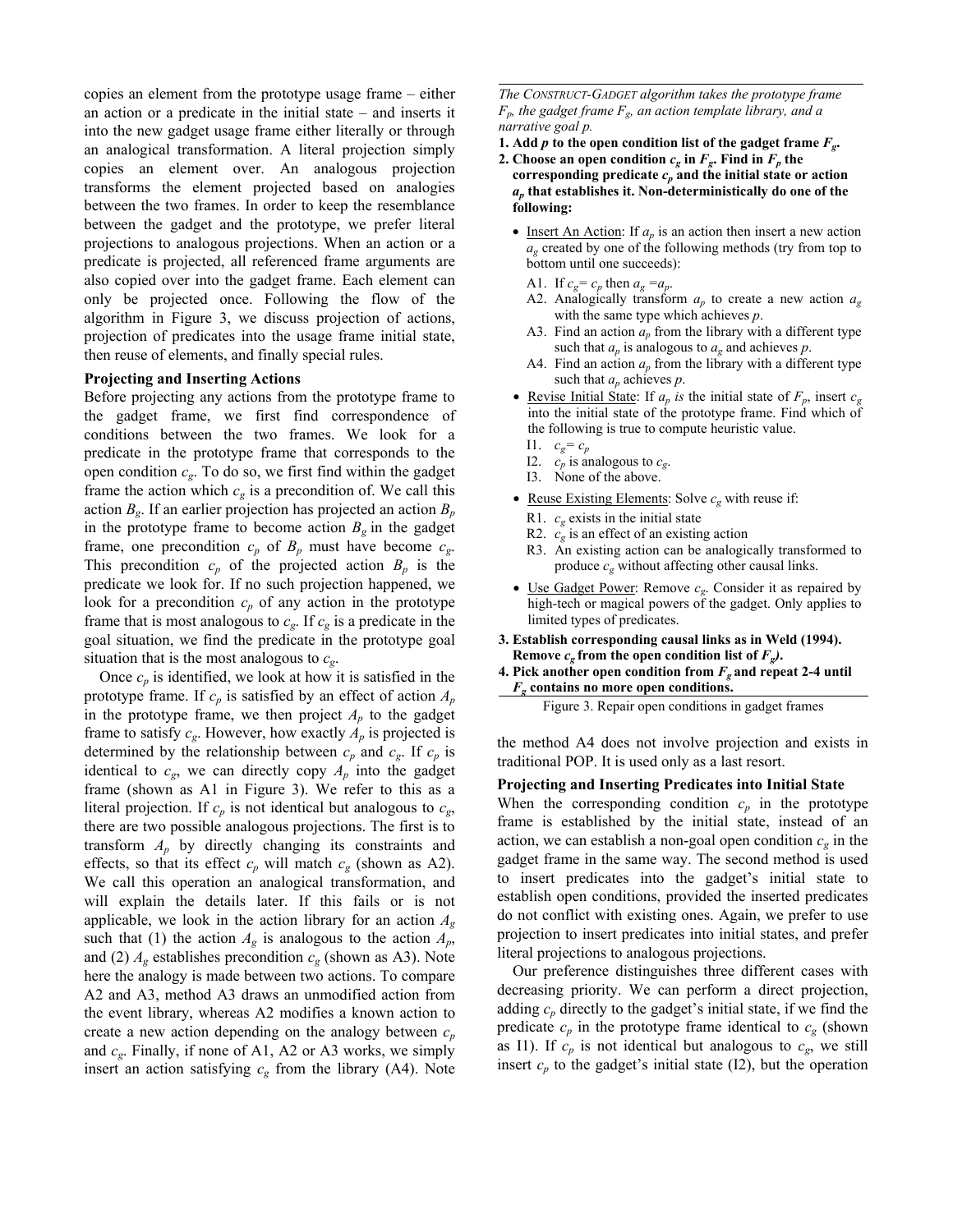becomes an analogous projection rather than a literal projection. If neither applies, we force the insertion of  $c_p$ into the initial state as a last resort (I3). The three methods produce the same initial state, but they generate different heuristic values for the frame produced.

#### **Reusing Existing Actions and Predicates**

The third method reuses an effect of an existing action (R1) or a predicate from the initial state (R2) to establish the open condition  $c_g$  within the gadget frame, as in traditional POP. We can also analogically transform an existing action so that it establishes  $c_g$ , only when doing so does not break predicates already established (R3).

#### **Gadget Powers**

Finally, the "gadget power" method simply removes  $c_g$ without resolving it, which is an appeal to magical or hightech properties of the gadget itself. For example, the requirement that direct line of sight can be removed from a telescope, resulting in a gadget that can see through walls. Whether this method is used is controlled by rules capturing the human author's intuition about when this should be allowed and what gadget powers can accomplish. We reckon that overusing this method may remove too many open conditions, break analogy between gadgets and common objects and damage believability. Its use may be domain-specific and currently very limited.

#### **Analogical Modification of Actions**

In this section we explain the technique used in methods A2 and R3 to modify actions to achieve new effects based on analogies. Traditional POP assigns variables for actions such that their effects become identical to the open condition to be established. Variables can only take objects of that type. Constraints on variable types restrict the kind of predicates that can be satisfied. To make ends meet, gadget generation allows variables to take objects of different types than the constraints specified, as long as an analogy can be established between the old type and the new type. Suppose we try to make a phone that transmit flu virus instead of voice. The variable ?voice in the action Transmit(?phone, ?person1, ?person2, ?voice) is of type Voice. An analogy between voice and flu virus will allow the variable to take an object of type Virus, thereby allowing the phone to transmit it. This transformation is justified on the ground that analogous object may stand for each other in a creative domain.

 We constrain the use of such transformations by requiring the action must not be performed by human. As explained before, a believable gadget should not require inconvenient actions on the user's part. For instance, a gadget should not require a person to eat a stone, even if an analogy is established between the stone and a cookie (e.g. based on their shapes and colors). In addition, when multiple transformations are performed during the

generation of one gadget frame, all analogies made must be consistent. A type from a prototype frame can be considered analogous to only one type in the gadget frame.

#### **Closing and Summarizing the Gadget**

When all open conditions in the gadget frame are established, we add closure actions and summarize the frame. If a corresponding initiating action has been projected, the closure action is projected into the gadget frame with the same projection method. This may create new flaws in the gadget frame. However, since the narrative goal will be achieved before the closure actions take effect, adding closure actions is strictly necessary. If the cost to repair the new flaws becomes too high, the algorithm can choose to ignore closure actions.

 The summarization generates a "use gadget" meta-event from the gadget frame to insert into the story plan. Its preconditions include all predicates from the gadget frame's initial state, and effects are accumulated from the effects of all actions in the gadget frame. Frame arguments become parameter variables of the meta-event. The usage frame is originally built for one particular narrative goal. The meta-action allows us to use the gadget in the story plan more than once and with different parameters, such as different users, to achieve different narrative goals of the same type.

#### **Example**

Our algorithm is tested against gadgets taken from a classic Japanese manga named *Doraemon*. Doraemon is a cat-like robot coming from the future to accompany a primary school student, Nobita. The repeated theme of the manga series is Doraemon helping Nobita with daily problems such as exams and bullies by using high-tech gadgets indistinguishable from magic. Dream-fulfilling gadgets that solve intractable problems are the highlights of *Doraemon* (Schilling 1993). In this section, we step through the algorithm to illustrate that our algorithm can produce a flu-transmitting phone, a gadget from *Doraemon* Volume 2 Episode 14, based on a toy phone as its prototype. To keep the description concise, we assume the refinement search works non-deterministically, i.e. always making the correct choices. In reality, it will make mistakes and backtrack.

 Gadget generation is initiated by the story generator when the need to transmit flu from person A to person B arises. In symbolic form, the open conditions to be established are expressed as infected‐by(bully, virus) and not(infected‐by(norbita, virus)). Although it is possible to achieve both conditions without assistance of gadgets, it is not desirable in the story; waiting for flu to cure is unpleasant and may have monetary costs, and there are usually no reliable ways to infect someone with flu.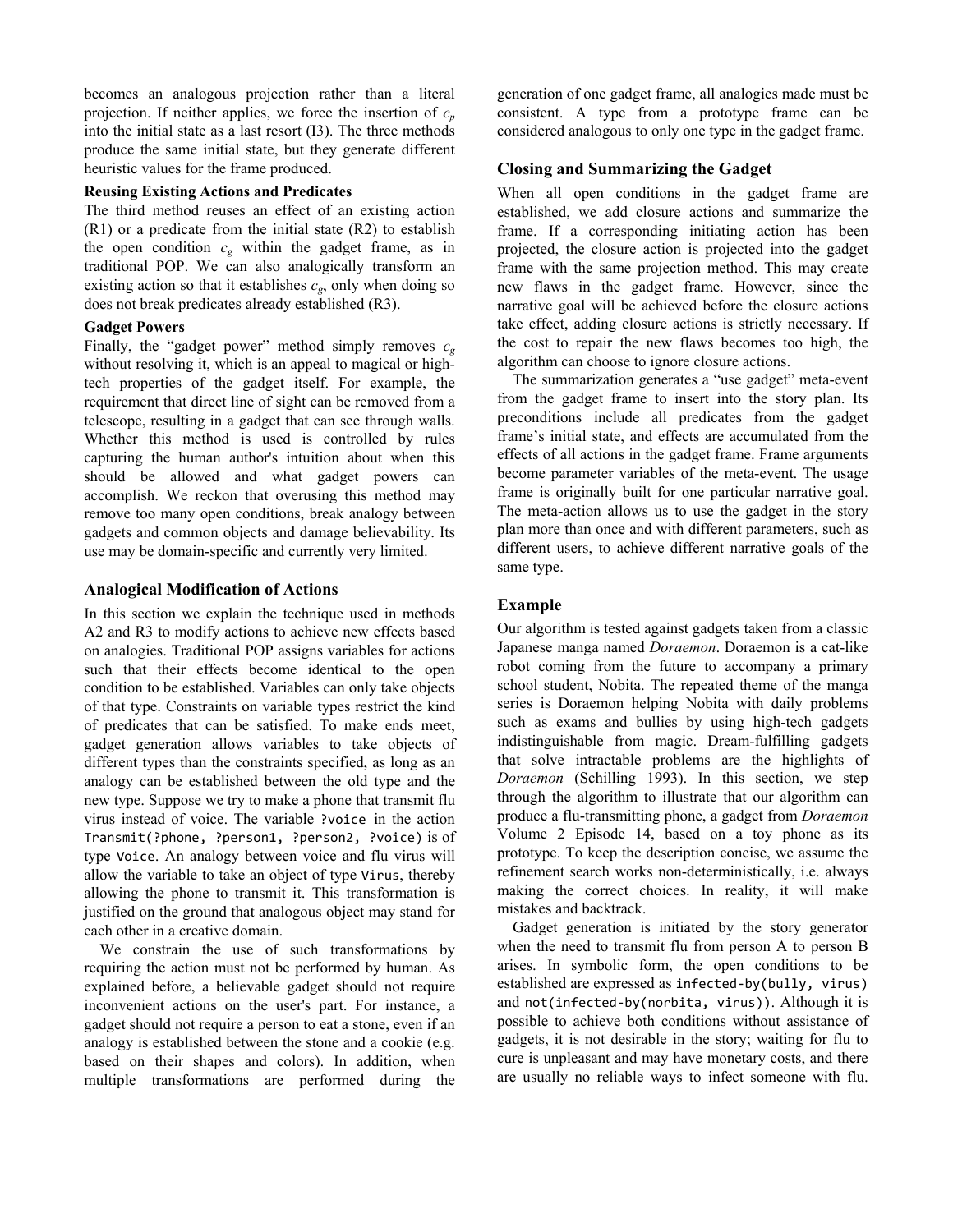Hence, the gadget generation is initiated to fulfill the two open conditions as narrative goals. The gadget usage frame is created with no actions and the two goals as open conditions. We retrieve a toy phone from the knowledge base of known tools as the prototype based on the analogy between one of its effects heard(p2, voice) and infected(bully, virus). The usage frame of a toy phone is shown in Figure 1.

 During object retrieval, analogies are established between two predicates heard(p2, voice) and infected‐by(bully, virus), which are in turn supported by the analogy between the verb heard and infected‐by, as well as the analogy between the types of corresponding frame arguments and primitives. First, p2 and bully are of the same type, People. Second, the type of the frame argument voice: Voice and the type of the primitive virus: Flu Virus are found to be analogous. Flu Virus and Voice are analogous because they share similar attributes, such as invisible and transient, and play similar roles in the similar spatial signatures. Finally, heard and infected‐by are analogous with regard to their spatial signatures, as shown in Figure 2. These analogies are kept consistent during the generation process. Frame variable p2 is bound to the primitive bully.

 The refinement search works backwards from the proposition that initially triggered the gadget generation: infected‐by(bully, virus). The action achieving a similar predicate in the phone frame is Hear(p2, virus). The actor of this action is a person, so we cannot analogically transform this action. Instead, we find a similar action from the library: Infected-By(p2, virus) (method A3), and add it to the gadget frame. The newly added action brings in a precondition near(p2, virus). We notice that an analogy can be built between near(p2, virus) and one of the effects of the Transmit action, near(p2, voice), and that this analogy is consistent with existing analogies. As the actor of Transmit is the toy phone, an analogical transformation can reconcile the two predicates, which yields the action Transmit(phone, p1, p2, virus) (method A2). In other words, this transformation allows the phone to transmit flu virus based on the analogy between flu virus and voice.

 We then try to satisfy three preconditions of the Transmit action in the gadget frame: holding(p1, cup1), holding(p2, cup2), and inside(virus, cup1). The first two preconditions are satisfied by directly copying the two actions Hold(p1, phone, cup1) and Hold(p2, phone, cup2) from the phone frame into the gadget frame using literal projection. In the phone frame, the action Speak-Into(p1, cup1, voice) achieves the precondition inside(virus, cup1), which is analogous to the open condition inside(virus, cup1) in the gadget frame. As its actor is of the type People, we apply method A3 instead of A2. From the action library, we find an action Cough‐



Figure 4. The usage frame of the flu-transmitting gadget phone

Into, given appropriate arguments, can achieve the effect inside(virus, cup1). Method A3 requires an analogy between Cough‐Into and Speak‐Into, which is supported by their spatial signatures (shown in Figure 2), and the analogy between Flu Virus and Voice. The action Cough‐ Into is inserted into the gadget frame.

 After that, the refinement search tries to establish the other narrative goal not(infected‐by(norbita, virus)). No actions in the prototype frame achieves an effect analogous enough to this goal. Thus, we add the action Self‐Cure(p1, virus) into the gadget frame (method A4). By putting the action in the gadget frame, rather than the story plan, the power of the gadget can be considered to reduce the duration of the action and render it painless. Remaining open conditions are satisfied by inserting them into the initial state of the gadget frame (methods I1, I2, and I3).

 Finally, we add closure actions, which are added using the same projection method as the actions they close. As the two Hold‐By actions are literally projected from the phone frame, we literally project the two Let‐Go actions. The final gadget frame with frame arguments is shown in Figure 4. For clarity, some causal links and the goal state are omitted.

The usage frame is summarized into a "use-gadget" event. Predicates in the initial state of gadget frame become preconditions of the event. Some preconditions may still be impossible or undesirable to achieve in the story. Gadget generation can be initiated again to fulfill those preconditions by retrieving another prototype and projecting its elements into the old gadget frame to fulfill these open conditions. Space limitation forbids the presentation of another example that merges two prototype objects. However, the differences are minor. Two analogical constraints apply in merging multiple prototypes: First, the second prototype object should be analogous to the first because it is more intuitive to